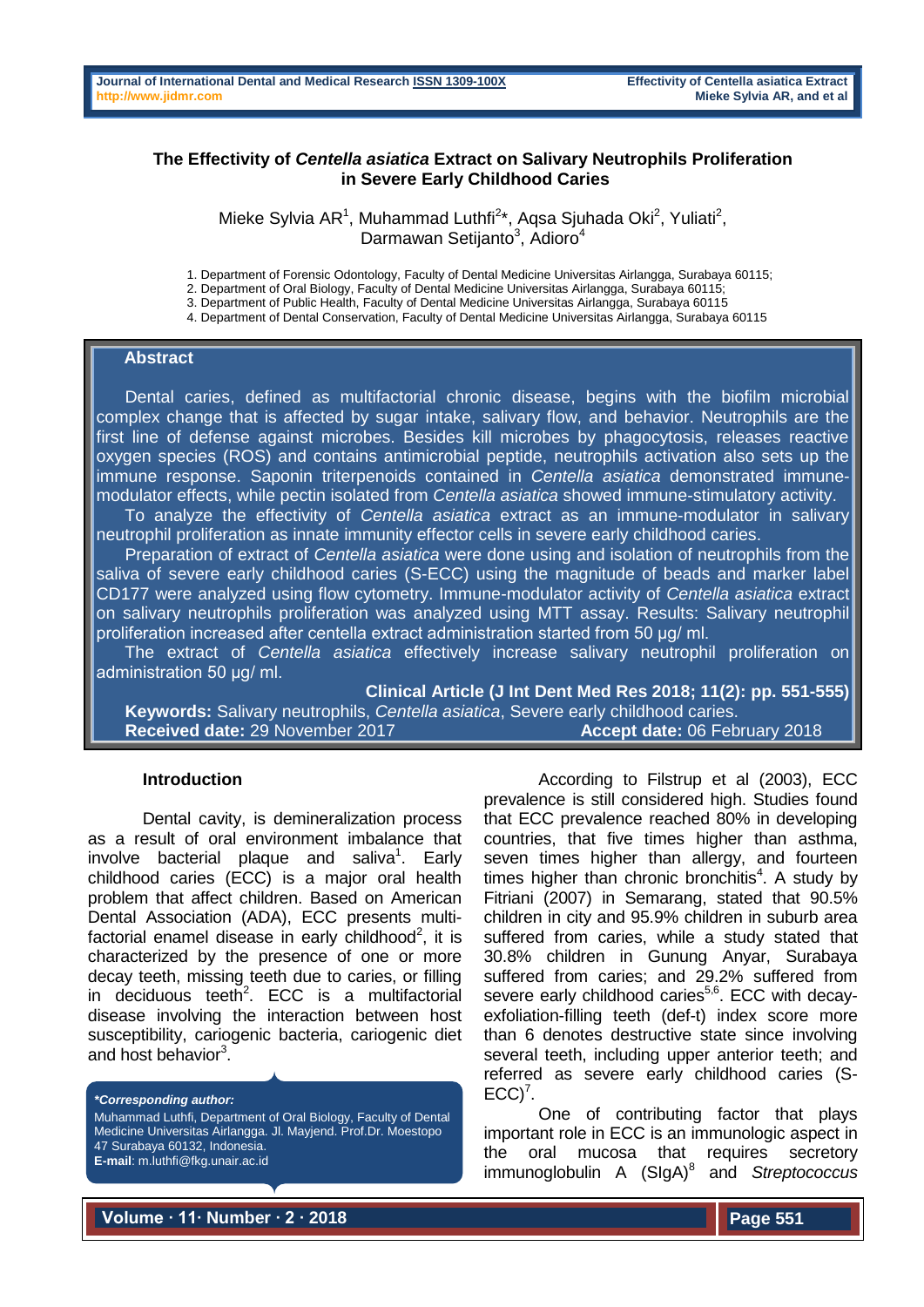*mutans*<sup>9</sup> . *Streptococcus mutans* is considered as cariogenic bacteria due to its acidogenic and aciduric nature. Acidogenic is the ability to create acid environment, while aciduric is the ability to survive in acid environment<sup>7</sup>. Streptococcus *mutans* is predominant cariogenic bacteria. Bacterial elimination occurs through activating alternative pathway, leading complement C3 activation that leads to membrane lysis, pathogen opsonization and neutrophil recruitment. These processes can trigger specific immune response $^{10}$ .

Neutrophils are innate immunity effector cell that are recruited in inflammation and act as first line defense towards pathogenic microbes through phagocytosis. Recent studies have focused on neutrophils as major component in host defense against bacteria<sup>11</sup>. Besides eliminating bacteria through phagocytosis, releasing reactive oxygen species (ROS) and antimicrobial peptides, neutrophils also control immune response activation $12$ .

In Indonesia, *Centela asiatica* (*C. asiatica*) has been widely used as traditional medicine*. C. asiatica* contains triterpenoid saponin, pectin. The phenolic and methanolic extract compound that contained in *C. asiatica* have different potency, triterpenoid saponin shows immunomodulator ability<sup>13</sup>, pectin act as immune-stimulating agent<sup>14</sup>, and methanolic extract has immunomodulator activity and stimulate cellular mediated immune system that increase neutrophil phagocytic  $function<sup>15,16</sup>$ .

Against the background of foregoing theory, thus this research was conducted to find the effectivity of *C. asiatica* extract towards salivary neutrophil proliferation in S-ECC patients.

# **Methodology**

## *Sample*

This was a cross-sectional observational study with kindergarten student children aged 4-6 years old as sample.

Ethical clearance was approved by ethical committee of Faculty of Dental Medicine, Universitas Airlangga (No. 255/KKEPK/FKG/XI/2016). All patients' parents that participated in this study were given explanation about the study prior signing consent form. Samples were taken from kindergarten student in Surabaya that have undergone dental examination and scored based on def-t index. Saliva was taken from children with def-t score

more than 6 which is known as severe early childhood caries.

# *Centella asiatica Extract Preparation*

Extract were prepared from *C. asiatica* leaves using methanol as solvent agent. 50grams of *C. asiatica* leaves were immersed in 200ml methanol 80% in a tube, then vibrated on 156 rpm for 24 hours in 37°C. Thereafter, the mixture was filtrated using filter disk 0.22 µm, and methanol was separated using rotary evaporator (Heidolph Laborota 4000) in 65°C subsequently. The remaining filtrate was freeze dried using freeze-dryer until become powder. The filtrate then stored in biofreezer in -70°C for 24 – 48 hours. The freeze-dried extract (1 mg) was diluted in 1ml Dimethyl sulfoxide (DMSO), resulting extract with 1000 mg/ml concentration. The extract was diluted until reach 1  $\mu$ g/ml – 1000 μg/ml. 100 μl extract was added to neutrophil cell culture that isolated from patients' saliva.

# *Salivary Neutrophil Isolation*

Saliva was taken by instructing kindergarten student children with S-ECC to gargle 10 ml NaCl 1.5% for 30 seconds, then spitted in sterile glass. This procedure was repeated for four times. Hereafter, saliva was centrifuged with 450g for 15 minutes in 4°C. Sample then mixed with 2 ml Roswell Park Memorial Institute Media 1640 (RPMI 1640)<sup>17</sup>.

## *Salivary Neutrophil Identification*

Salivary neutrophil identification was conducted using cell sorting Human Neutrophils Enrichment kit (Easy Sep) with CD177 marker using flow cytometry.

# *Salivary Neutrophil Proliferation Assessment*

MTT assay is standard method for analyzing cell viability. This is colorimetric test that measure cell proliferation, based on reducing tetrazolium yellow, 3-(4,5-dimethythiazol-2)-2,5 difenil tetrazolium bromide (MTT) by mitochondria succinate dehydrogenase. MTT goes inside the cell toward mitochondria, then reduced and solved become purple formazan crystal. Those cells then solved using organic solvent (formazan) and released, then measured using spectrophotometer<sup>18</sup>.

**Volume ∙ 11∙ Number ∙ 2 ∙ 2018**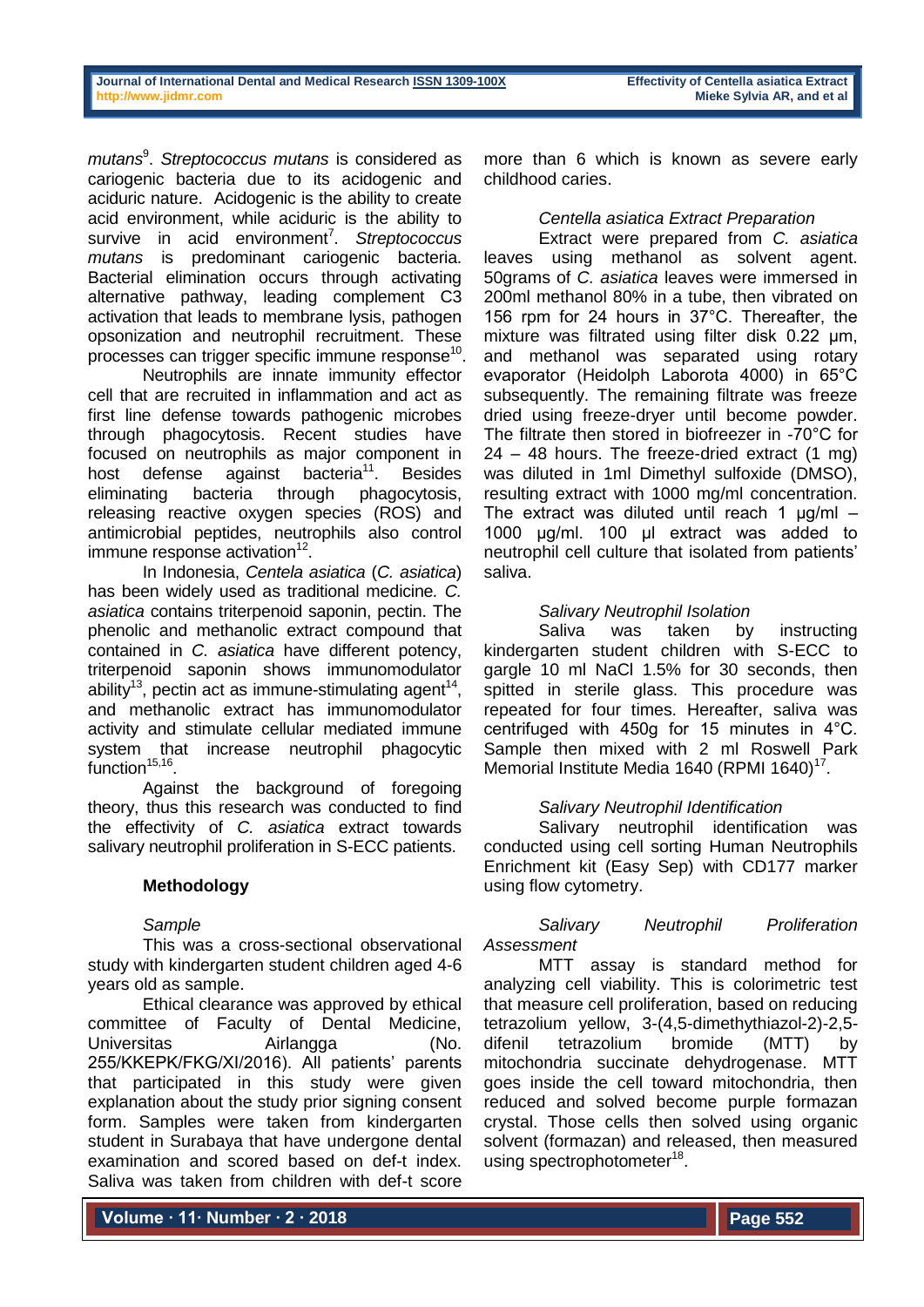| Journal of International Dental and Medical Research ISSN 1309-100X |  |  |  |
|---------------------------------------------------------------------|--|--|--|
| http://www.jidmr.com                                                |  |  |  |

Salivary neutrophil was isolated from kindergarten student's saliva and devided into two groups, namely control group (without *C. asiatica* extract administration) and treatment group (with *C. asiatica* extract administration on 25 μg/ml, 50 μg/ml, 100 μg/ml, 250 μg/ml, 500 μg/ml, and 1000 μg/ml concentration).

*C. asiatica* extract on 25 μg/ml, 50 μg/ml, 100 μg/ml, 250 μg/ml, 500 μg/ml, and 1000 μg/ml concentration were diluted in DMSO and 100 ml isolated neutrophil from S-ECC children was added (6x105 cell/ml) in flat microtiter plate 96 wells (Cellstar, Greiner, German), then incubated for 24 hours on 37°C with 5% CO2. Cell culture on RPMI-1640 media that did not treated with the extract was considered as negative control. After 24 hours incubation, 10 μl MTT (5mg/ml) was added to each well and incubated for 4 hours with temperature 37°C. Precipitated purple formazan that formed was diluted in 100 ml DMSO then incubated for 30 minutes. Hereafter, absorbance rate was evaluated on wave length

650 nm using ELISA. The percentage of viable cell was measured using the following formula: % Proliferating cell  $=$   $\frac{Mean\ treatment\ group\ absorbance\ level}{M\ H\ D} \times 100$ Mean control group absorbance level

The mean value and standard deviation of cell viability was used to measure the percentage of cell concentration changes between control and treatment group. All procedures were repeated 6 times and the results are shown as  $mean + SD$ 

### **Results**

Salivary neutrophil proliferation assessment using MTT assay from ECC patient showed that group treated with *C. asiatica* showed higher proliferating rate compared to control group. The highest proliferating rate was recorded by group treated with *C. asiatica* at 100 µg/ml concentration. Neutrophil proliferating rate was increasing along with the increasing extract concentration, and decreased at 250 µg/ml concentration.

| (S-ECC)          | N | Mean       | <b>Standard</b><br><b>Deviation</b> | 95%CI                     |  |
|------------------|---|------------|-------------------------------------|---------------------------|--|
|                  |   |            |                                     |                           |  |
| Control          | 6 | 5124.8415  | 984.59049                           | 4091.5772 - 6158.1059     |  |
| $25 \mu g$ ml    | 6 | 6585.4018  | 3553.77964                          | 2855.9388<br>- 10314.8648 |  |
| $50 \mu g$ ml    | 6 | 13436.9874 | 1201.75153                          | 12175 8265 - 14698 1483   |  |
| 100 $\mu$ g/ ml  | 6 | 15180.0623 | 1509.99727                          | 13595 4173 - 16764 7072   |  |
| $250 \mu g$ ml   | 6 | 13466.2035 | 2281.30512                          | 11072.1206 - 15860.2864   |  |
| $500 \mu g$ ml   | 6 | 25683.9574 | 3690.54048                          | 21810.9727 - 29556.9421   |  |
| 1000 $\mu$ g/ ml | 6 | 22146.8049 | 8225.30054                          | 13514.8814 - 30778.7285   |  |
|                  |   |            |                                     |                           |  |

**Table 1**. Mean and Standard Deviation of Salivary Proliferating Rate in Control Group and Treatment Group.

Independent t-test analysis showed there was no significant difference between control group and group treated with *C.asiatica* extract with 25µg/ml concentration. The significant differences were recorded between control group

and group treated with 50 µg/ml concentration and above. Those results showed that the effectivity of *C. asiatica* extract on proliferating salivary neutrophil that was isolated from S-ECC patients started at 50 µg/ml concentration.

**Volume ∙ 11∙ Number ∙ 2 ∙ 2018**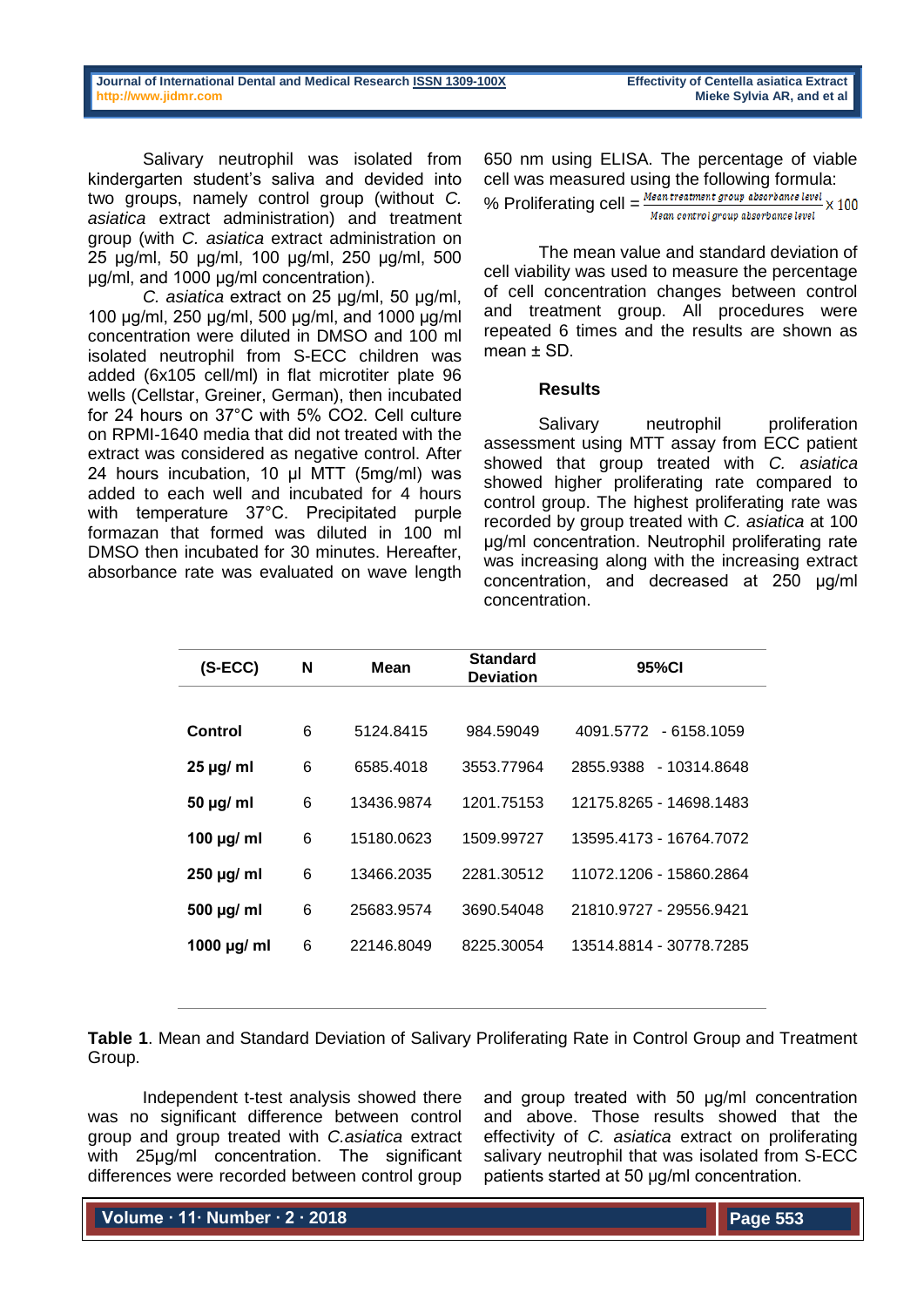### **Discussion**

Severe early childhood caries (S-ECC) is infection disease involving teeth that is caused by *S. mutans*, thus trigger immune specific response<sup>10</sup>. In saliva, neutrophil is considered as the first line defence against pathogenic microbes<sup>19</sup>. Neutrophils are potential in eliminating microbes since containing antimicrobial substances, namely kationic peptides, proteases, and lactoferin; besides, also have the ability to secrete reactive oxygen species  $(ROS)$  and nitrogen<sup>20</sup>. that can be

directly triggered by cytokine and chemokine through pattern-recognition receptor (PRRs) and cytokine receptors<sup>21</sup>.

Neutrophil proliferation in infected area is an important aspect of innate immune response against pathogen invasion to eliminate pathogenic bacteria<sup>11</sup>. This statement is compatible with previous studies stated that the level of circulating neutrophil in infection state increase up to 40 times. This explained that infected area sent signal to mobilize neutrophil rapidly from bone marrow towards infected area $^{22}$ .

|                | Control        | 25             | 50             | 100            | 500            | 1000           |
|----------------|----------------|----------------|----------------|----------------|----------------|----------------|
|                |                |                |                |                |                |                |
| <b>Control</b> | $\blacksquare$ | 0.355          | $0.000*$       | $0.000*$       | $0.000*$       | $0.004*$       |
| 25             |                | $\blacksquare$ | $0.001*$       | $0.003*$       | $0.000*$       | $0.004*$       |
| 50             |                |                | $\blacksquare$ | 0.051          | $0.000*$       | $0.048*$       |
| 100            |                |                |                | $\blacksquare$ | $0.000*$       | 0.093          |
| 250            |                |                |                |                | $0.000*$       | $0.049*$       |
| 500            |                |                |                |                | $\blacksquare$ | 0.369          |
| 1000           |                |                |                |                |                | $\blacksquare$ |

**Table 2.** The significant difference of proliferating salivary neutrophil of E-SCC patients after treated with extract with various concentration.

Based on Table 2, shows increasing proliferating salivary neutrophil after treated with *C. asiatica* extract on 25 µg/ml, 50 µg/ml, 100 µg/ml, 250 µg/ml, 500 µg/ml and 1000 µg/ml compared to control group. Those results indicate that *C. asiatica* extract has the ability as immunomodulator and immune-stimulator, that increasing innate immune response by promoting salivary neutrophil proliferation on S-ECC patient. The significant difference from control group was recorded from treatment group that treated with *C. asiatica* extract started from 50µg/ml concentration. These results gave the same results with the previous studies, which stated that saponin and triterpenoid contained in *C. asiatica* can act as immunomodulator<sup>13</sup>. Whereas pectin contained in *C. asiatica* extract can stimulate immune system*14* and act as

immunomodulator*23*. Besides that, methanolic extract of C. asiatica has the ability to stimulate immune system by increasing phagocytosis function of neutrophil<sup>15</sup>.

*C. asiatica* extract contains four major triterpenoids, namely asiatic acid, madecassic acid, asiaticoside and madecassoside, that act as anti-microbial agent, anti-oxidant, and anticancer, and also therapeutic agent in wound healing, that can stimulate cell migration and proliferation24. With such functions, triterpenoids are thought to increase neutrophil proliferation, that leads to increase phagocytosis activity in infected area, thus may reduce infection in S-ECC. Neutrophil proliferation in infected area can increase neutrophil amount so that produced cytokine will also increase, that promotes innate immune response<sup>14,23</sup>.

**Volume ∙ 11∙ Number ∙ 2 ∙ 2018**